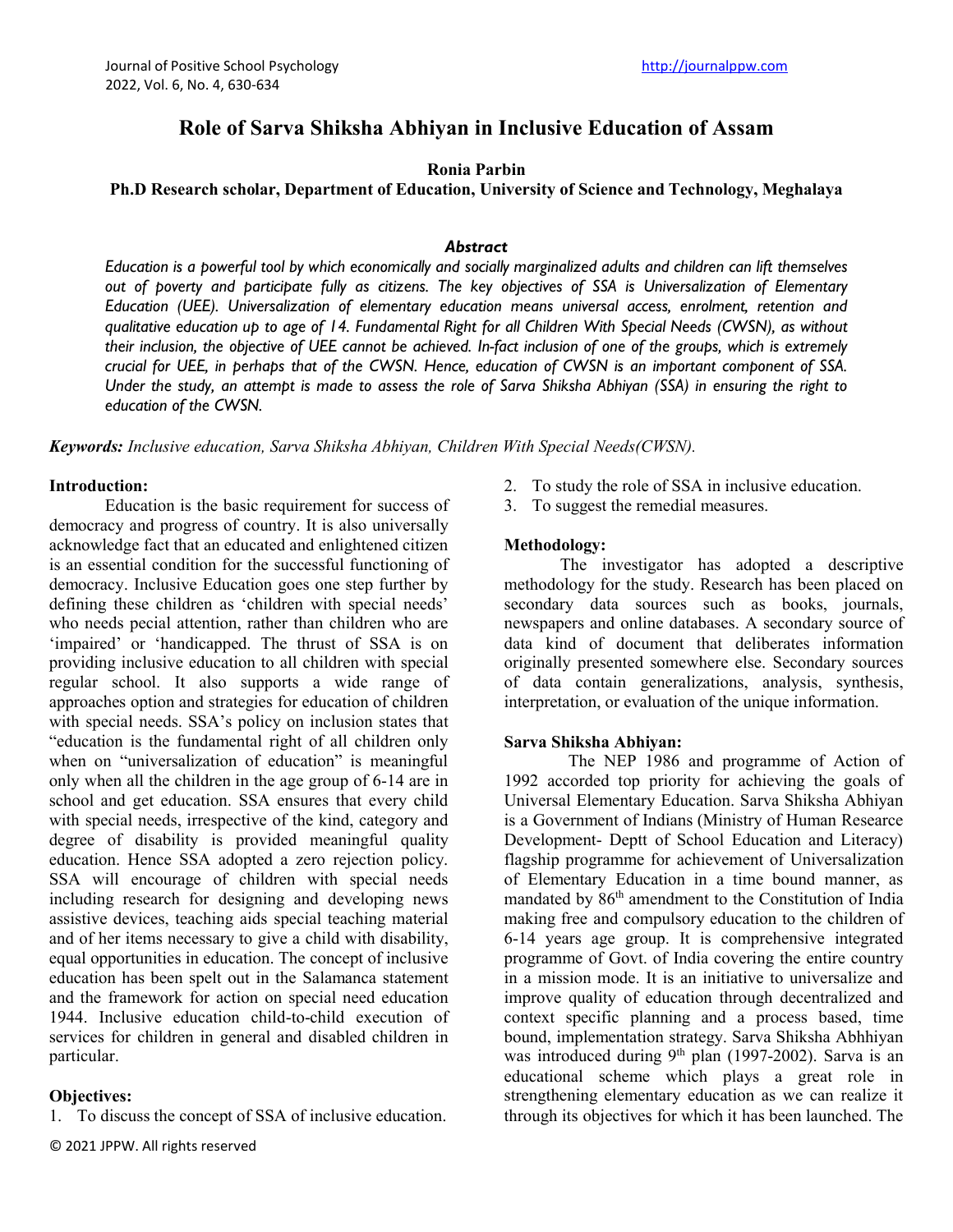SSA programme is also an attempt to provide an opportunity for improving human capabilities to all children, through provision of community owned quality education in mission mode. It is a programme with a clear time frame for universal primary education.

A conference with all the Education Ministers of the country was held in 1998 in the month of October. The main objectives of this conference was to give a final shape to the scheme of Sarva Siksha Abhiyan. Thus, in

November of 2000, the Abhiyan got the approval of the Central Government.

### **SSA Framework on inclusive Education**

'SSA will ensure that every child with special needs, irrespective of the kind category and degree disability, is provided education in an appropriate environment. SSA will adopt 'Zero rejection' policy so that no 'child is left out of the education system.



### **Inclusive Education in SSA:**

The Key objective of SSA in universalization of Elementary Education (UEE). Three important aspects of UEE are access, enrolment and retention of all children in 6-14 years of age. The goal of UEE, has further been facilitated by the constitutional  $(86<sup>th</sup>$  Amendment) Act, making free and compulsory elementary education a fundamental Right, for all children in the age group of 6- 14 years. The Amendment has given a new thrust to the education of be achieved. Infect inclusion of one of the group which is extremely crucial for UEE, is perhaps that of the CWSN. Hence education of CWNS is an important component of SSA.

### **Provisions for CWSN under SSA:**

The SSA is on providing inclusive education to all children with special regular school. It also supports a wide range of approaches options and strategies for children with special need. This include education through open learning system and open schools, nonformal and alternative schooling, distance education and learning system and open schools wherever necessary, home based education, itinerant teacher model, remedial teaching part time classes, Community based rehabilitations (CBR) and vocation education and cooperative programs.

SSA provides upto Rs. 1200/- per child for the inclusion of disabled children, as per specific proposal per year. Distinct plan for children with special needs is formulated within the Rs. 1200/- per child norm. The interventions under SSA for inclusive education are identification, functional and formal assessment,

appropriate educational placement, preparation of individualized educational plan, provision of aids and appliances, teacher training resource sipport, removal of architectural barriers, research, monitoring and evaluation and a special focus on girls with special needs.

### **The following activities are undertaken:**

- $\triangleleft$  Identification of children with special needs through surveys.
- \* Assessment of each identified child.
- $\cdot \cdot$  Provision of aids and appliances to those requiring assistive devices.
- $\div$  Sensitization of teachers through special training modules to the needs of CWSN.
- $\triangle$  Parental training and community mobilization.
- \* Removal of architectural barriers in schools and providing an enabling environment for CWSN.
- v Special emphasis for activities of Ministry of social justice and empowerment, state Department of welfare, National Institution and NGOs.

26.36 lakh children with special needs (CWSN) have been identified, of which 23.68

lakhs have been covered through enrolment in regular school. EGS/AIE centers and home based education. 8.64 lakh children with special needs have been provided with assistive devices. 5.72 lakh schools have been provided with ramps and handrails facilitating barrier free access.

16.75 lakh teacher have received training inclusive education under SSA this training is varied ranges from 1-2 days, 3-5 day or 45-90 days orientations. There is as large inter –state variations evident. Analysis of the content of these training programmes highlights the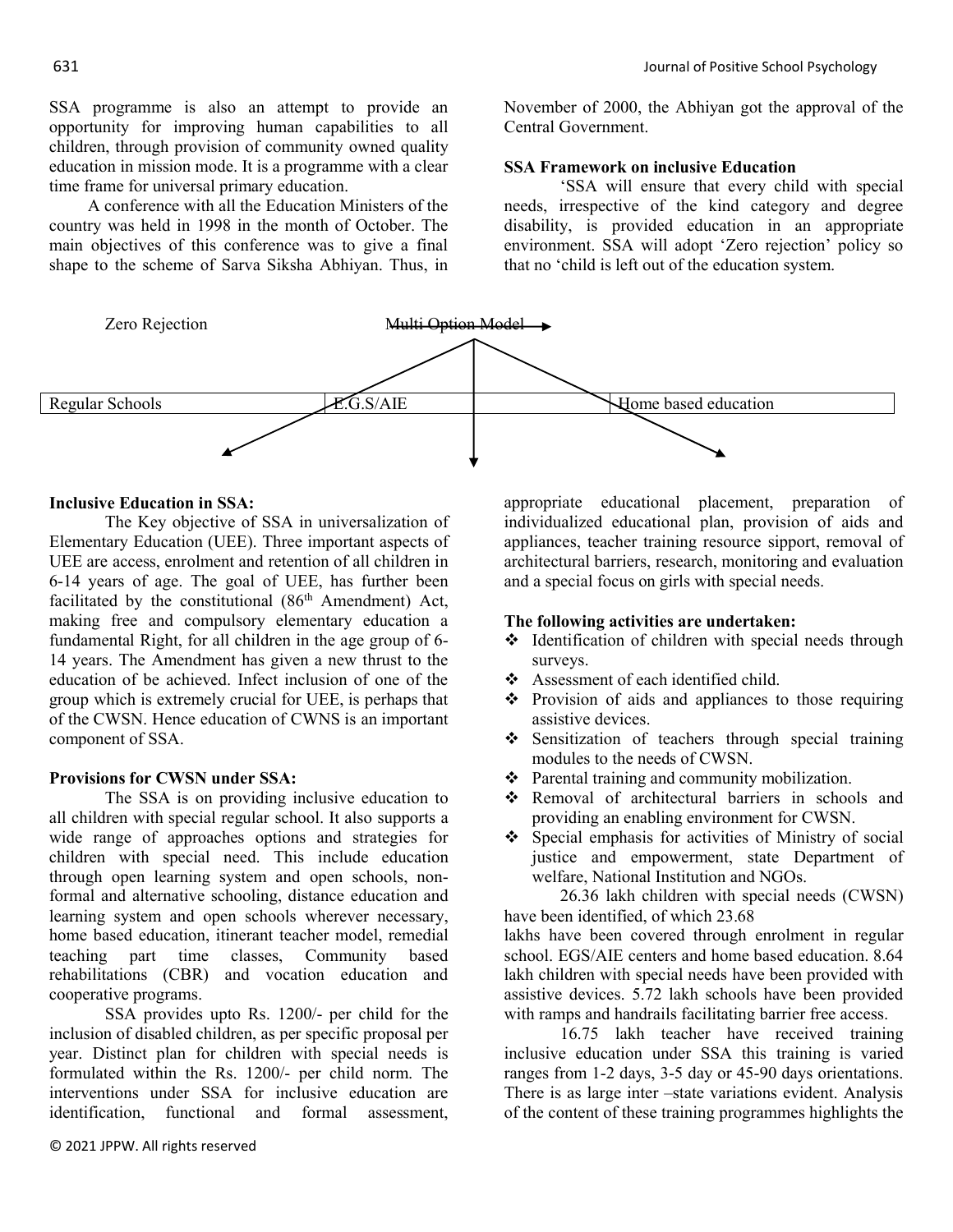very basic nature of the 1-5 days orientation, which covers merely issues of identification and management, but it is the most preferred medium in-preparing teachers, while the number of teacher under taking the 45-90 days foundation course has remained very low. As 2005 less than 0.2 percent of all SSA teacher had been through larger programme (quoted in World Bank 2007) raising

concerns about the effectiveness such programme impacting pedagogical practices.

| Table 1- Teacher training on Inclusive Education in SSA |  |  |
|---------------------------------------------------------|--|--|
|                                                         |  |  |

| I was also a million on these |           |                   |                |              |                              |              |  |  |  |
|-------------------------------|-----------|-------------------|----------------|--------------|------------------------------|--------------|--|--|--|
| of<br>Name<br>the             | of<br>No. | day<br>$1 - 2$    | $%$ of 1-2 Day | $3-6$<br>day | $\frac{0}{0}$<br>$3-6$<br>οt | 45-90<br>Day |  |  |  |
| State                         | Teachers  | orientation<br>on | Orientation    | training     | Orientation                  | training     |  |  |  |
|                               |           | ΙE                |                |              |                              |              |  |  |  |
|                               |           |                   |                |              |                              |              |  |  |  |
| AP                            | 277724    | 161031            | 58             | 223604       | 81                           | 633          |  |  |  |
| Assam                         | 154010    | 154010            | 100.00         | 86824        | 56                           | 540          |  |  |  |
| Gujrat                        | 174504    | 174504            | 100.00         | 258616       | 15                           | 5116         |  |  |  |
| Punjab                        | 73246     |                   | 0.00           | $\theta$     | 0.00                         | 300          |  |  |  |
| Uttarakhand                   | 44917     | 38170             | 85.00          | 42465        | 95                           | 9587         |  |  |  |
|                               |           |                   |                |              |                              |              |  |  |  |

Sources – Sarva Shiksa Abhiyan (2007)

## **Review of related literature**:

Review of related literature gives the research and understanding as the research methodology that refers to the way of the study that has been conducted. The phase review of literature consists of two words; review and literature. The word literature has conveyed different traditional meaning. It is used from the reference to languages e.g., Hindi literature,and Sanskrit literature.

**Review no. 1:** Evaluation report or Sarva Shiksha Abhiyan programme evaluation organization, planning commission govt. of India June 2010.

## **Objectives:**

- 1. To access the extent to which SSA has been able to achieve its objectives and related targets and the factors determining the same.
- 2. To identity constraints in the implement of the scheme.
- 3. To suggest the way forward.

## **Finding**

There has been significant progress in attainment of accessibility targets as the number of accessibility targets as the number of unserved habitation declined across all states as the result of opening up to new schools and setting up of EGS (Educational Guarantee Scheme) centers universal access has not been achieved due to formation of community involvement.

## **Review No.:2**

Name of the researcher: Dr. Nadhi Singal (2009) Education of children with disabilities in India.

A background paper for GMR 201

© 2021 JPPW. All rights reserved

## **Objectives**

- $\bullet$  To study the identification of CWSN
- $\bullet$  To study the teacher training on inclusive education in SSA.
- To study the enrollment according to the type of disability.
- v To study the number of resource teachers for inclusive Education SSA.

**Review No. 3**

**Name of researcher:**Lieutenant Dr. Shajahan Ali (2004) special education for different able children. **Objectives:**

- $\div$  To help the student to understand the meaning and importance of special education.
- $\div$  To acquaint the student with the different government policies and legislations regarding persons with disabilities.
- $\div$  To enable the students to know about the different issues, education provisions and support services of special children.

## **The Challenges:**

It can be seen from the foregoing that several novel initiatives have been taken up to address the divergent needs of special children. The focus of SSA is now on reaching out to those out of school CWSN not covered so far and developing a strategy that will ensure that every child with special needs receives continuing out site support. These perhaps is the biggest challenges of all and a crucial determent of the success of the inclusive education programme under SSA.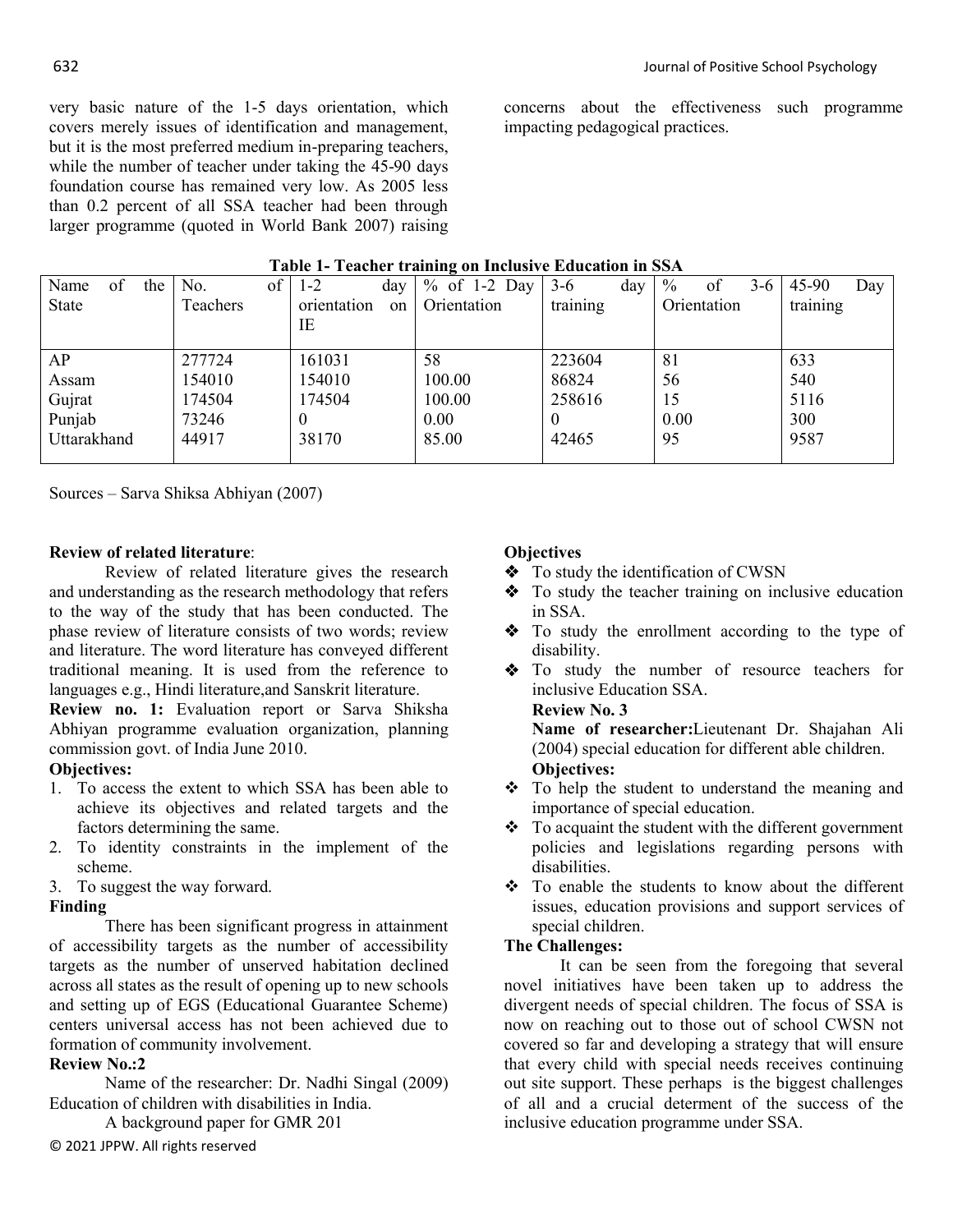However, there are a few important issues in Inclusive Education that also needs to be adequately addressed. These have been listed below:-

The percentage of CWSN identified seems to be law, being only 1.54% of the total child population SSA in comparison to census 2001 data, where in 2.1 % of the population has been found to have some disability. Hence statesshould streamline their identification procedure.

- $\div$  States to maintain their efforts to provide more assistive devices to CWSN as 76.4% children have got the required equipment.
- $\cdot \cdot$  Involvement of more NGOs in the Inclusive Education Programme of SSA needs to be strengthened.
- $\div$  Only 47.14% school have been made barrier-free. This aspect of Inclusive Education in SSA needs more focus.
- $\triangleleft$  Although states have increased pace of expenditure, it needs to be further geared up.
- \* Retention of CWSN after their identification and enrollment should be monitored and encouraged so that they complete the cycle of elementary education.
- $\triangle$  Effective monitoring mechanism should be developed by the states to assess both the quantities and qualities and qualities progress and problem in inclusive Education.
- $\div$  Emphasis should not be a classroom practice and teaching methods adopted by teachers for effective classroom management of CWSN.
- $\div$  To ensure that every child with special needs receives continuing onsite support.

## **Suggestion:**

## **After the study the following suggestion are given:**

**a) Identification:** A concerted drive to detect children with special needs at an early age. Should be undertaken through PHCS, ICDS, ECCE centers and after school readiness programmes

Identification of children with special needs should become an integral part of the micro-planning and household survey.

- **b)** Functional and formal assessment of each identified child should be carried out with a team constituted at every block to carry out this assessment and recommended most appropriate placement for every child special needs.
- **c) Educational Placement:** As far as possible every child with special needs should be placed in regular schools, with needed support services.
- **d) Aids and Appliance:** All children requiring assistive devices should be provided with aids and applications, obtained as far as possible through

convergence with the Ministry of Social Justice and Empowerment, state welfare Department, National institution or NGOs.

- **e) Support Services:**Support services like physical access, resource rooms at cluster level, special equipment reading material, special educational techniques, remedial teaching, curricular adaptation or adapted teaching strategies could be provided.
- **f) Teacher training:**Intensiveteacher training should be undertaken to sensitize regular teacher on effective classroom management of children with special needs. This training should be recurrent at block / Cluster levels and integrated with the ongoing in-service teacher training schedules in SSA. All training modules at SCERT, DIET and BRC level should be include a suitable component on education of children with special needs.
- **g) Resource support:**Resource support could be given by teachers working in special schools, wherever necessary, specially trained resource teachers should be appointed, particularly for teaching special skills to children with special needs. Wherever this option is not feasible, long term training of regular teacher should be undertaken.
- **h) Parental Training community mobilization:** Parents of children with disabilities should be receive counselling and training on how to bring them up and teach them basic skill.
- **i) Planning and Management:** Resource group should be constituted at state, district level to undertaken effective planning and management of the programmes in collaboration with PRI and NGOs.

## **Conclusion:**

SSA should have to play and important role in inclusive education, which helps in individual and social development is disabled children. Education as a fundamental right, for the SSA and child right act has also implemented. The thrust of SSA is on providing inclusive education to all children with special needs in regular school. In order to achieve the target of universalization the SSA should be strengthened. This programme is an attempt to provide an opportunity for improving human capabilities through provision of community owned quality education is a mission mode.

## **BIBLIOGRAPHY**

*1. Lieutenant Dr. Shajahan Ali. " Special Education for Differently Able Children" edition 2014. P-2.2- 2.16,23.13.*